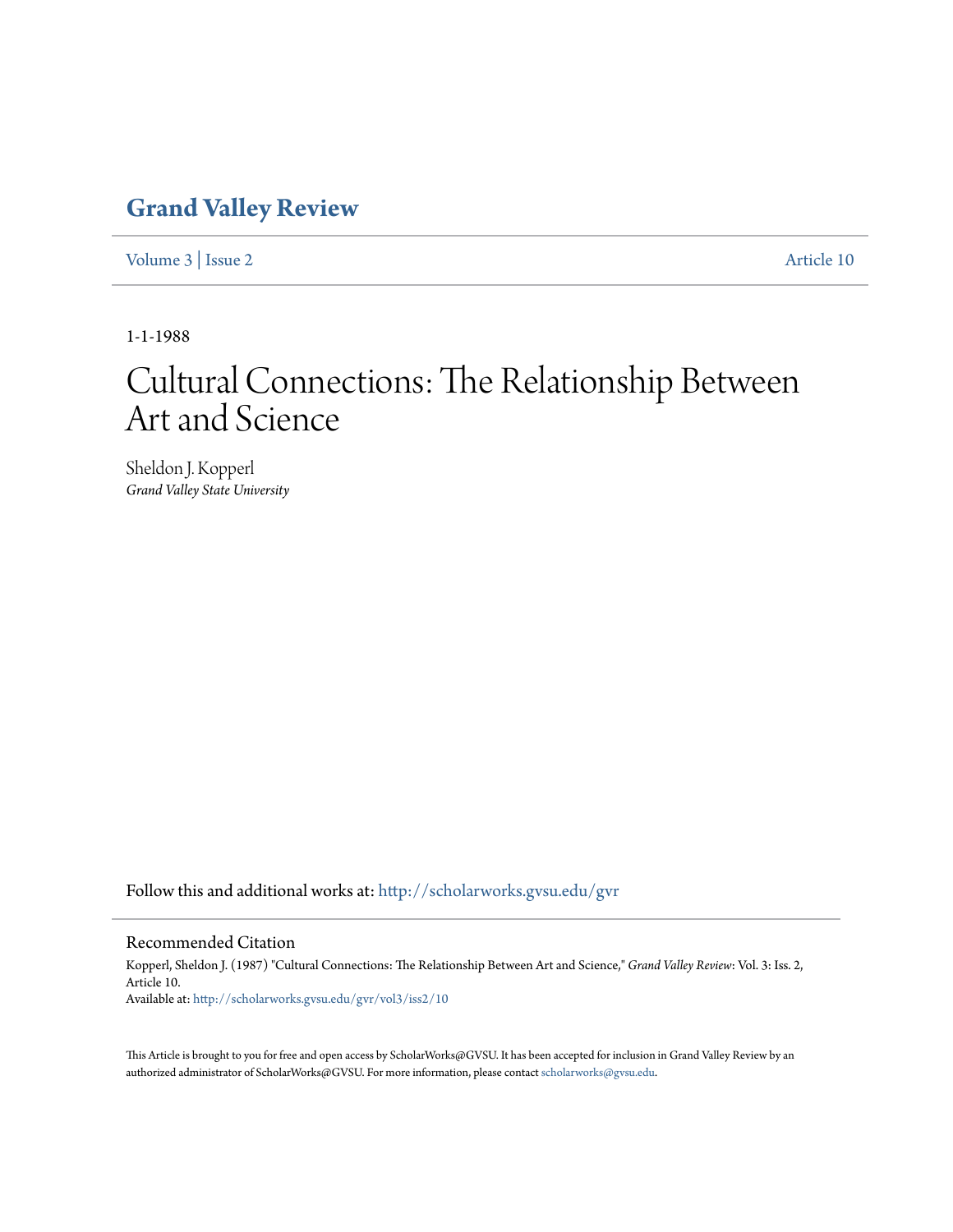SHELDON J. KOPPERL

## **Cultural Connections: The Relationship Between Art and Science**

The history of science is by its very nature interdisciplinary. Most of us in the field have for the past quarter century emphasized the "external" approach. That is, we have investigated those events in society as a whole that influenced scientific and technological development as well as the effects of such development on society. Most of these studies have involved political, economic, religious, and social history.

One familiar example is the effect that the Newtonian concept of "natural laws" had on eighteenth century behavioralists. Do human beings follow natural laws? The search for the answer gave birth to the social sciences in the Age of Enlightenment. More recently a few hardy pioneers have attempted to study the relationship between art and science in terms of the direct or indirect impact of scientific knowledge upon a painter's choice of subject matter and style of presentation. I do not refer to the technical aspects of the painting (the use of oil-based paints or acrylics, for example as many researchers have done) but rather to its reflection of the artist's intellectual environment and the attitude he or she adopts toward science and technology.

This sort of approach leads to some fascinating areas in both teaching and scholarly research. In my general education classes I am able to connect the history of science with course material familiar to many students from Art 101, a general education course in a totally different category. They enjoy seeing how material presented to them in an art appreciation course can be utilized in a different but supportive way in a very different context. Students without an art history course in their curriculum still can appreciate seeing that both art and science contribute to human intellectual development. This brief essay will explore several examples of this connection.

Many well-known paintings can be used to illustrate significant points in the history of science. Masaccio's "Holy Trinity" (fig. 1) of about 1428 is an admirable example of mathematical perspective that appeared nearly a century before the more commonly used example of Leonardo's "Last Supper". In the "Trinity" we see an archaic Roman barrel arch with an elaborately columned post-and-lintel opening in the foreground. Because of the unusually low viewpoint-the observer must look upward toward the image-all of the perspective lines converge in a descending pyramid to a point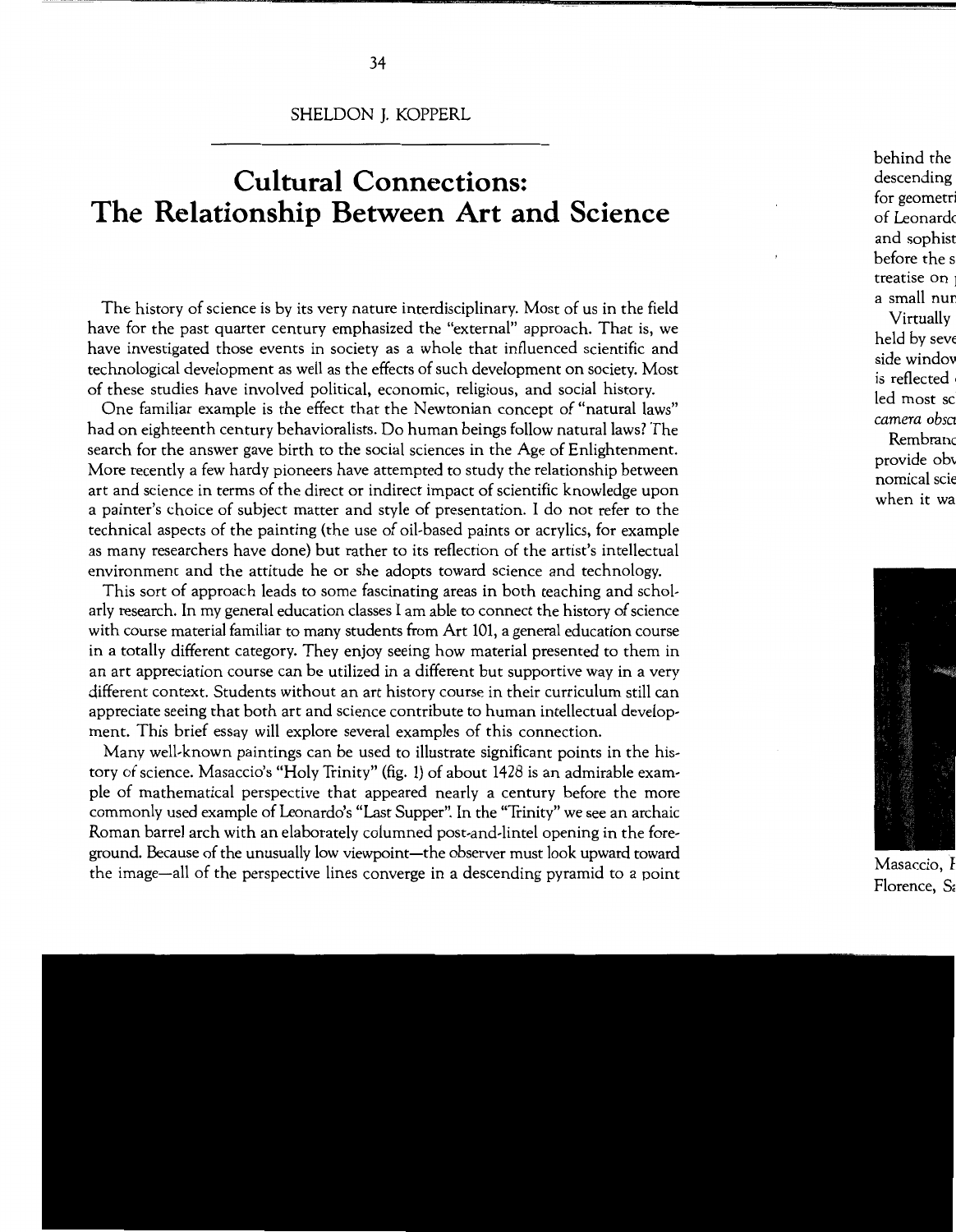behind the dirt mound at the foot of the cross, exactly at eye-level. Ascending and descending pyramidal lines of composition intersect in Christ's body. This concern for geometric rigor later (around 1500) characterized the Italian high Renaissance style of Leonardo, Michelangelo, and Raphael. A high level of mathematical knowledge and sophistication is necessary for a successful masterpiece of this sort. Thus even before the scholarly architect Leonbattista Alberti published the first major western treatise on perspective in 1435, the new technique was being rigorously applied to a small number of paintings.

Virtually any work by the Delft painter Jan Vermeer illustrates the interest in optics held by seventeenth-century Dutch artists and scientists. His consistent use of a leftside window allowing natural light to enter his interior scenes and the way that light is reflected off surfaces as from the bread in "The Milkmaid" (fig. 2) of about 1658 led most scholars to conclude that he used a crude image-making instrument, the *camera obscura,* which was also utilized by the scientific community (Alpers, 26-33).

Rembrandt's ''Anatomy Lesson of Or. Tulp" and Hans Holbein's "The Ambassadors" provide obvious connections to discussions on the state of the medical and astronomical sciences, respectively. The former picture of 1632 (fig. 3) shocked and offended when it was publicly exhibited because it realistically portrayed a dissection of an



Masaccio, *Holy* Trinity, Florence, Santa Maria Novella.



Vermeer, *The Milkmaid,*  Amsterdam, Rijksmuseum.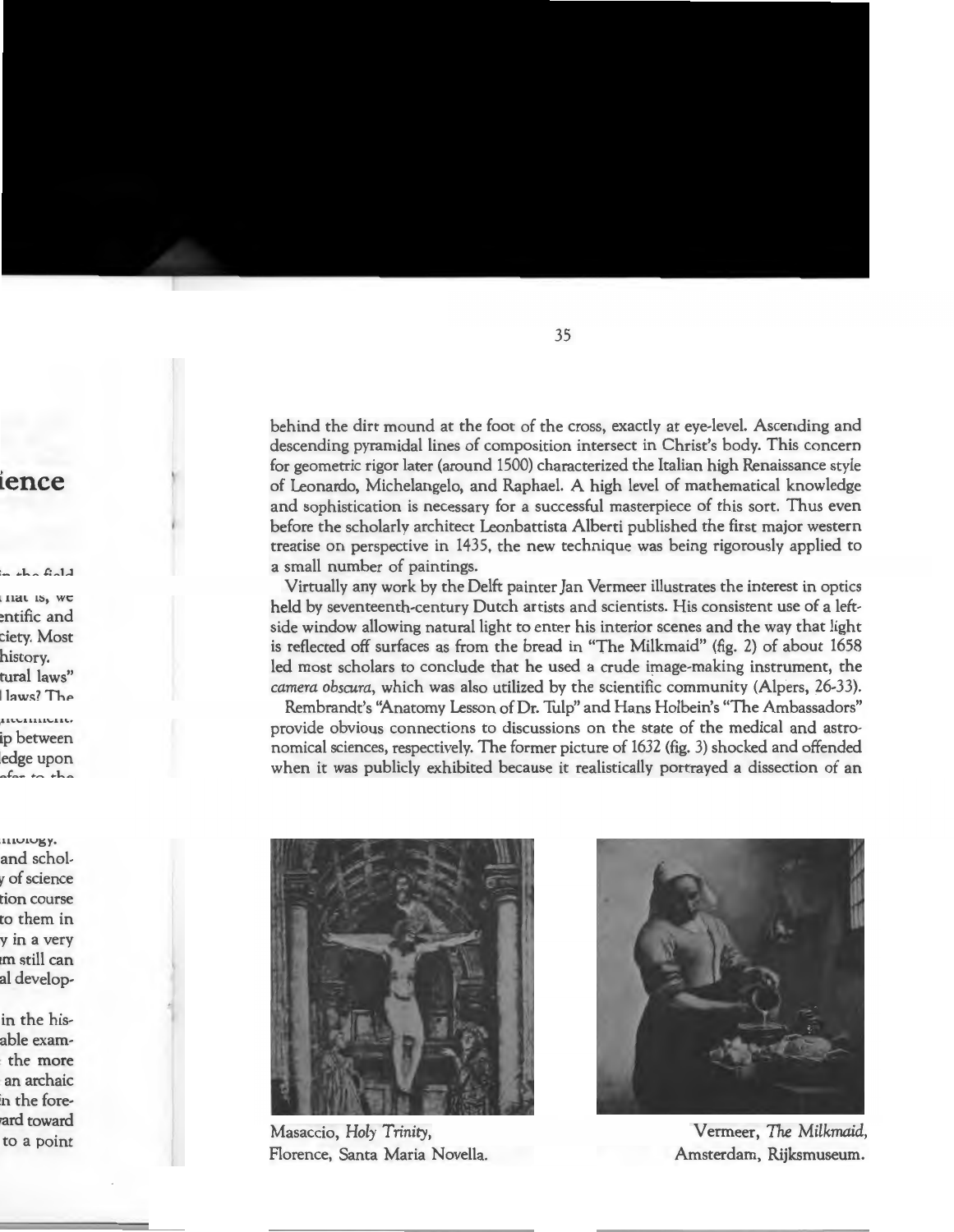executed criminal by the head of Amsterdam's guild of surgeons in the presence of other guild members. The shedding of blood and the relatively accurate depiction of the anatomy of the arm resulted in the picture's being promptly placed in the guild hall-out of sight of the squeamish Dutch *burghers*. Holbein represents in 1533 a magnificent still-life of scientific instruments on a two-shelved cabinet, the upper shelf containing apparatus devoted to observation of the heavens and the lower shelf involving earthly interest (including music) (fig. 4). Even more intriguing is the unusual elliptical-shaped object in the center foreground. The painting was designed to be hung at the top of a steep staircase. From below at a certain oblique angle this "amorphous" object turns out to be a skull-the universally used symbol of human vanity and mortality.

Most challenging are those artworks that present the viewer with an ambiguity about the artist's attitude toward scientific "progress". A discussion of Albrecht Durer's famous



Rembrandt, *Anatomy Lesson of* Dr. Tulp, The Hague, Mauritshaus.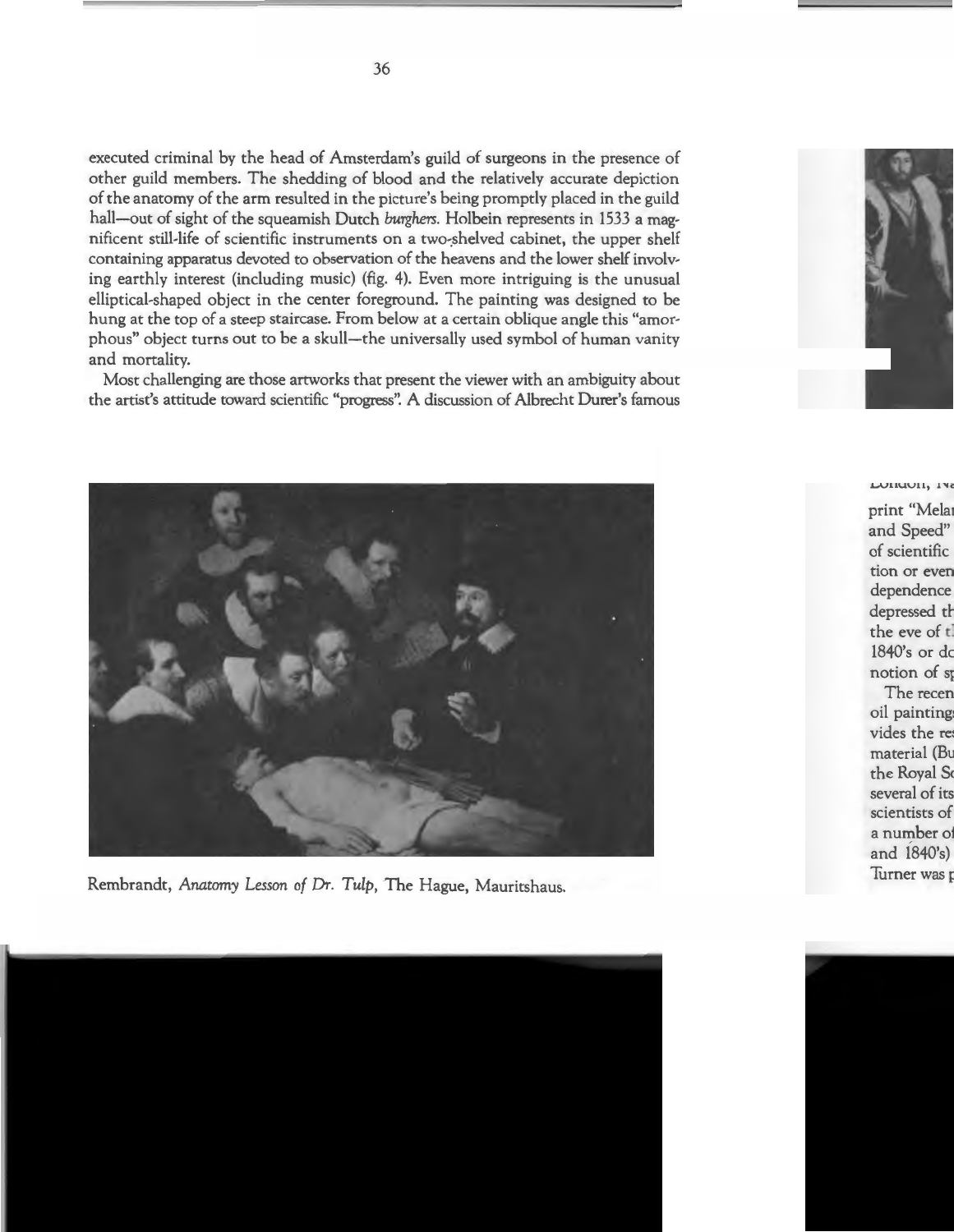



Holbein, *The Ambassadors,*  London, National Gallery.

Durer, *Melancholia I,*  Cambridge, Fogg Museum of Art.

print "Melancholia I" of 1514 (fig. 5) and J.M.W. Turner's oil painting "Rain, Steam, and Speed" of 1844 (fig. 6) can launch fascinating class discussions about the state of scientific knowledge of those periods, and more importantly, the public's perception or even awareness of that knowledge. Is Durer's main figure lamenting the overdependence on secular knowledge of the High-Renaissance world or conversely depressed that even scientific knowledge cannot save the unity of Christianity on the eve of the Reformation? Does Turner support Britain's "railroad mania" of the 1840's or does he regret the passing of a time when a swift rabbit represented the notion of speed to a plowman or leisurely boaters?

The recent publication of the second edition of the complete catalogue of Turner's oil paintings as well as two major monogmphs dealing with his life and times provides the researcher as well as the teacher with an enormous amount of interesting material (Budin and Joll; Gage; Wilton). The artist, while not himself a member of the Royal Society (Britain's major scientific "think tank") was on familiar terms with several of its most prominent fellows including Humphry Davy and Michael Faraday, scientists of international fame and major significance. He was also acquainted with a number of industrialists whose fortunes were being made in those years (the 1830's and 1840's) when the Industrial Revolution was at its height in Britain and when Turner was painting some extremely interesting works illustmting technological themes.

37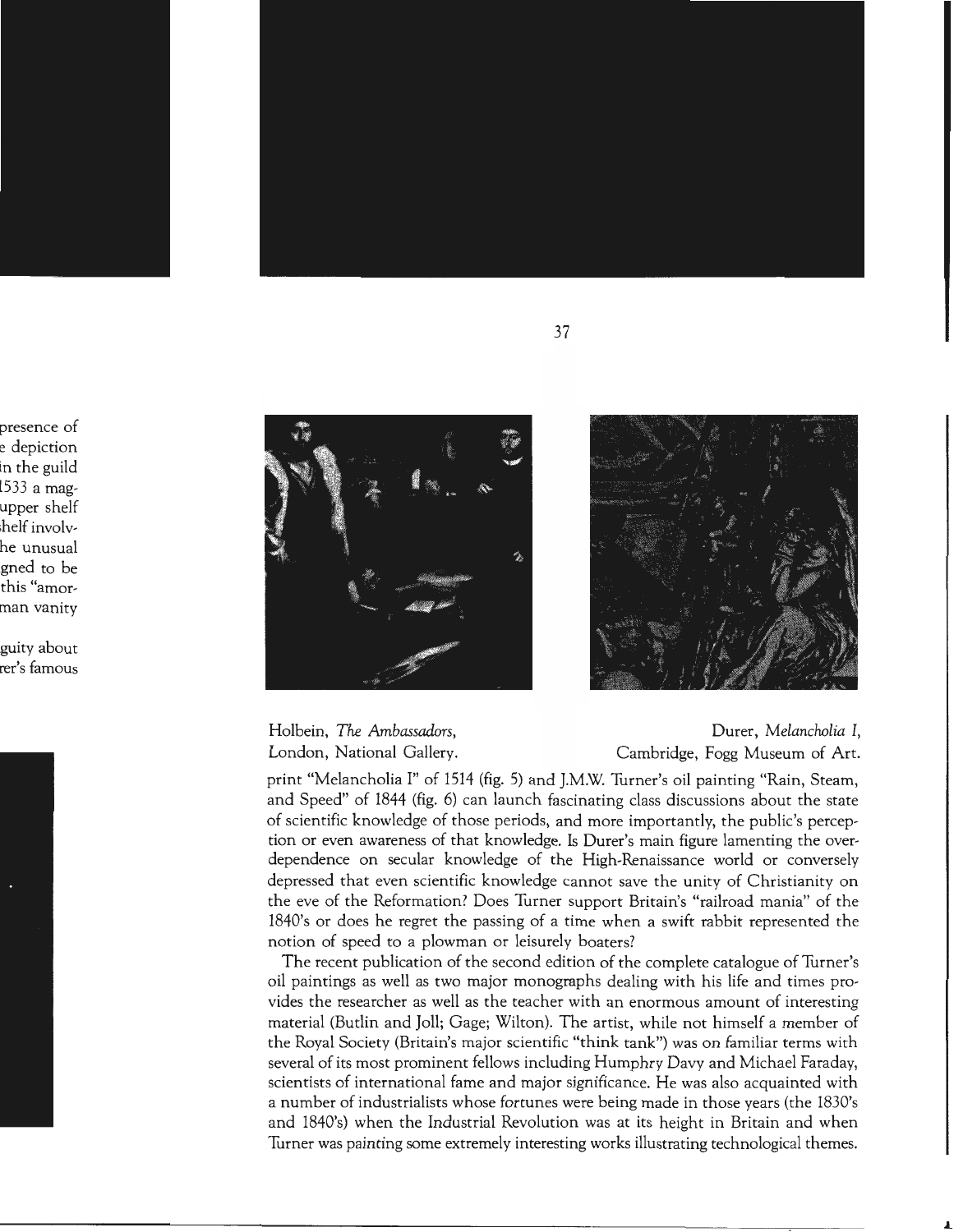

Turner, *Rain, Steam and Speed,* London, National Gallery.



Turner, *The Fighting Temeraire,* London, Tate Gallery.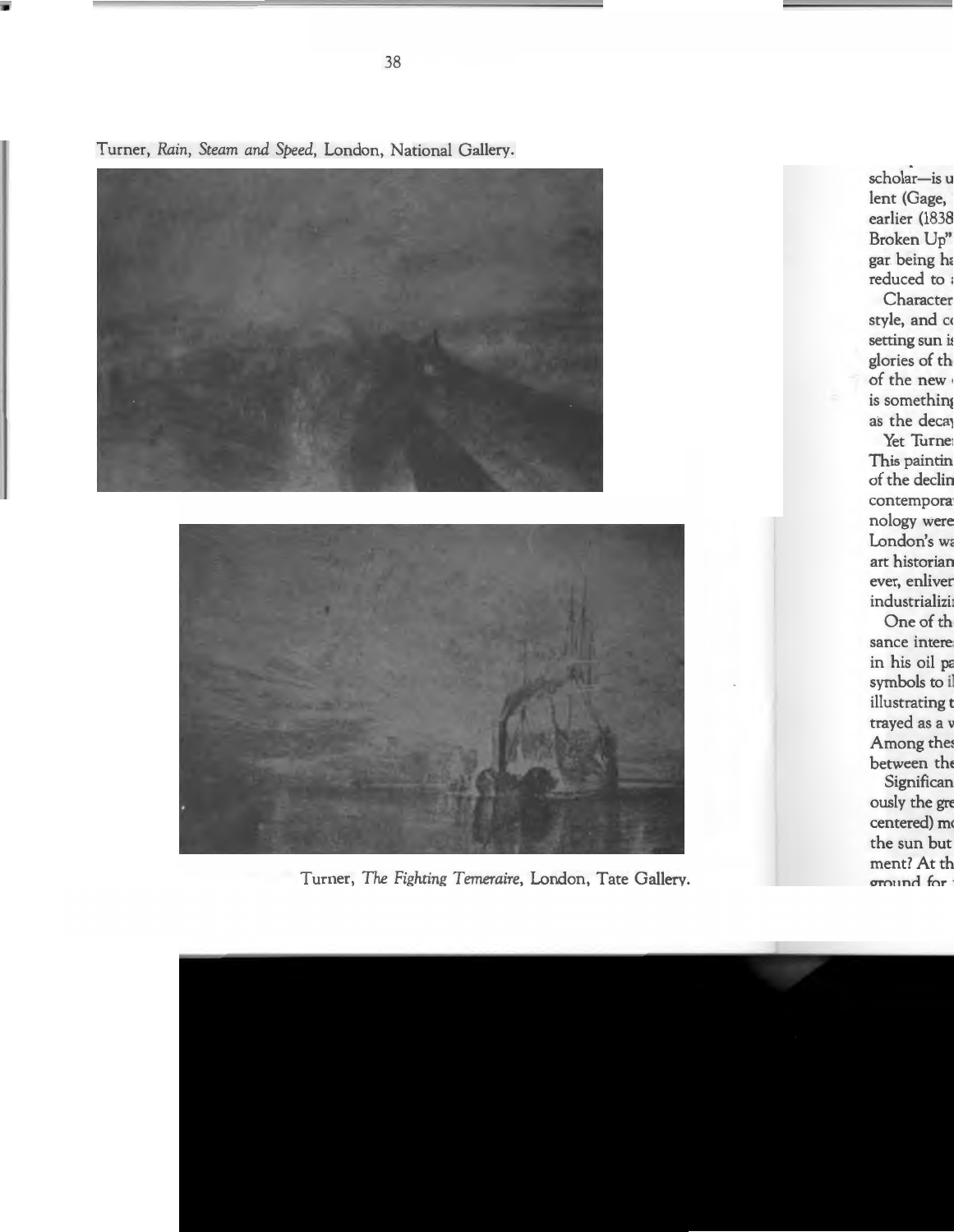Despite a short monograph investigating the question, John Gage-a major Turner scholar-is unable to tell us whether the artist is pro- or antirailroad, or if he is ambivalent (Gage, "Rain"). Less discussed, but not lacking a similar ambiguity, is Turner's earlier (1838) oil painting "The Fighting Temeraire Tugged to Her Last Berth to Be Broken Up" (fig. 7), picturing a magnificent British warship from the Battle of Trafalgar being hauled by a smoke-belching steel tugboat to the ship-breaking yard to be reduced to a pile of firewood.

Characterizing Turner's mature work, atmospheric effects play a major role in his style, and consequently, in the way one interprets the picture. The sky around the setting sun is bright crimson, "typifying;' as a contemporary critic noted, "the departing glories of the old Temeraire:' In addition a rising crescent moon provides symbolism of the new era of steamships overtaking the past. As another critic stated, "There is something in the contemplation of such a scene which affects us almost as deeply as the decay of a noble human being" (Budin and Joll, I, 229-231).

Yet Turner was by no means akin to William Blake in opposition to technology. This painting could equally well be explained as a "portrayal of the more general theme of the decline of Britain's mercantile power;' as Turner illustrated symbolically in other contemporary paintings (Budin and Joll, I, 229-31). His interest and support of technology were so well known that in 1836 he was asked to review ideas for improving London's water supply. Perhaps Turner wished to keep his true feelings hidden, and art historians will never know how to interpret his pictures "correctly". They do, however, enliven a discussion in class of the introduction of railroads and steamships in industrializing Britain.

One of the most fascinating artists whose work shows an awareness of the Renaissance interest in science and learning is the Fleming Pieter Bruegel the Elder. Both in his oil paintings and his more numerous drawings and prints he used scientific symbols to illustrate moral principles. Consider his etching of "Temperance" in a series illustrating the vices and virtues created around 1560 (Klein, 245). Temperance is portrayed as a woman surrounded by a symbolic representation of the seven liberal arts. Among these, astronomy is shown by figures making measurements of the earth and between the earth and the moon.

Significantly, the globe of the earth appears to spin. Only seventeen years previously the great Polish astronomer Nicholas Copernicus published his heliocentric (suncentered) model of the universe, that included an earth that not only revolved around the sun but also spun daily around its own axis. Was Bruegel aware of this development? At this stage we are uncertain; however, these sorts of questions provide fertile ground for further study.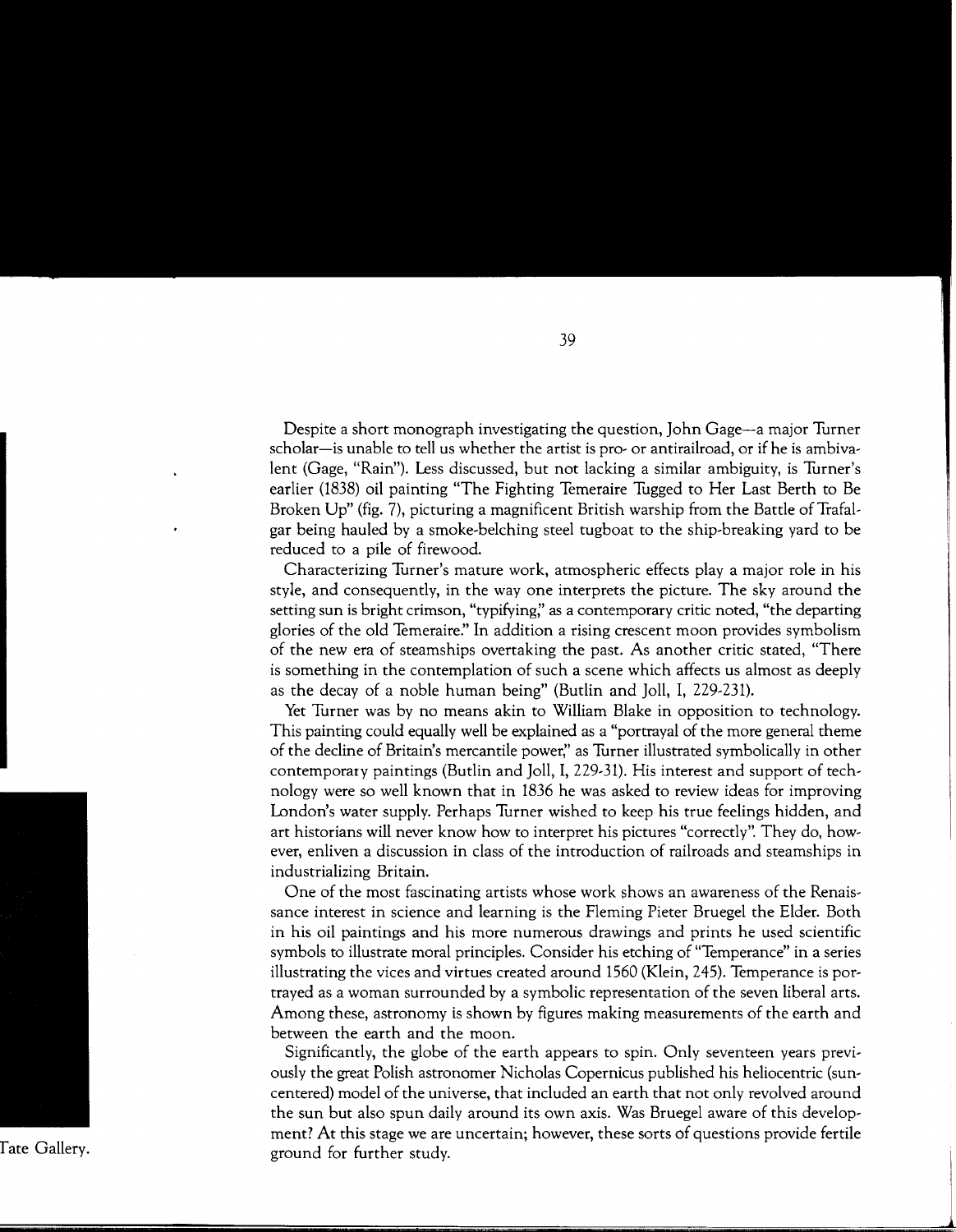This same print has other scientific symbolism. For example, the liberal art of geometry is shown by architects making measurements on a column. They appear to be determining that the column stands perfectly vertically-not like the famous bell tower of the cathedral at Pisa. Other practitioners are investigating cannon and cannonballs. The motion of projectiles was an area of great practical concern at this time and would only receive its definitive geometric solution in the work of Galileo Galilei (who was born four years after Bruegel's print was produced).

The paintings reveal a keen interest in subjects and themes that we can relate to science. Near the end of his life he was commissioned to paint a series representing the seasons (or perhaps the months since we do not know how many were completed) including for winter the well-known "Hunters in the Snow" (fig. 8). The accuracy of the lighting and the concern for tiny details in the peasants' activities and the landscape reveal Bruegel's interest and knowledge of the cycle of time and life in sixteenth century Flanders. His paintings follow a well-established tradition found in medieval illuminated manuscripts where prayer books often contained richly decorated calendars showing seasonal activities for each month. During the seventeenth century other artists, notably Nicholas Poussin, painted cycles of the seasons often including allegorical representations of time, dawn, dusk, and mortality.



Bruegel, *Hunters in the Snow,* Vienna, Kunsthistorisches Museum.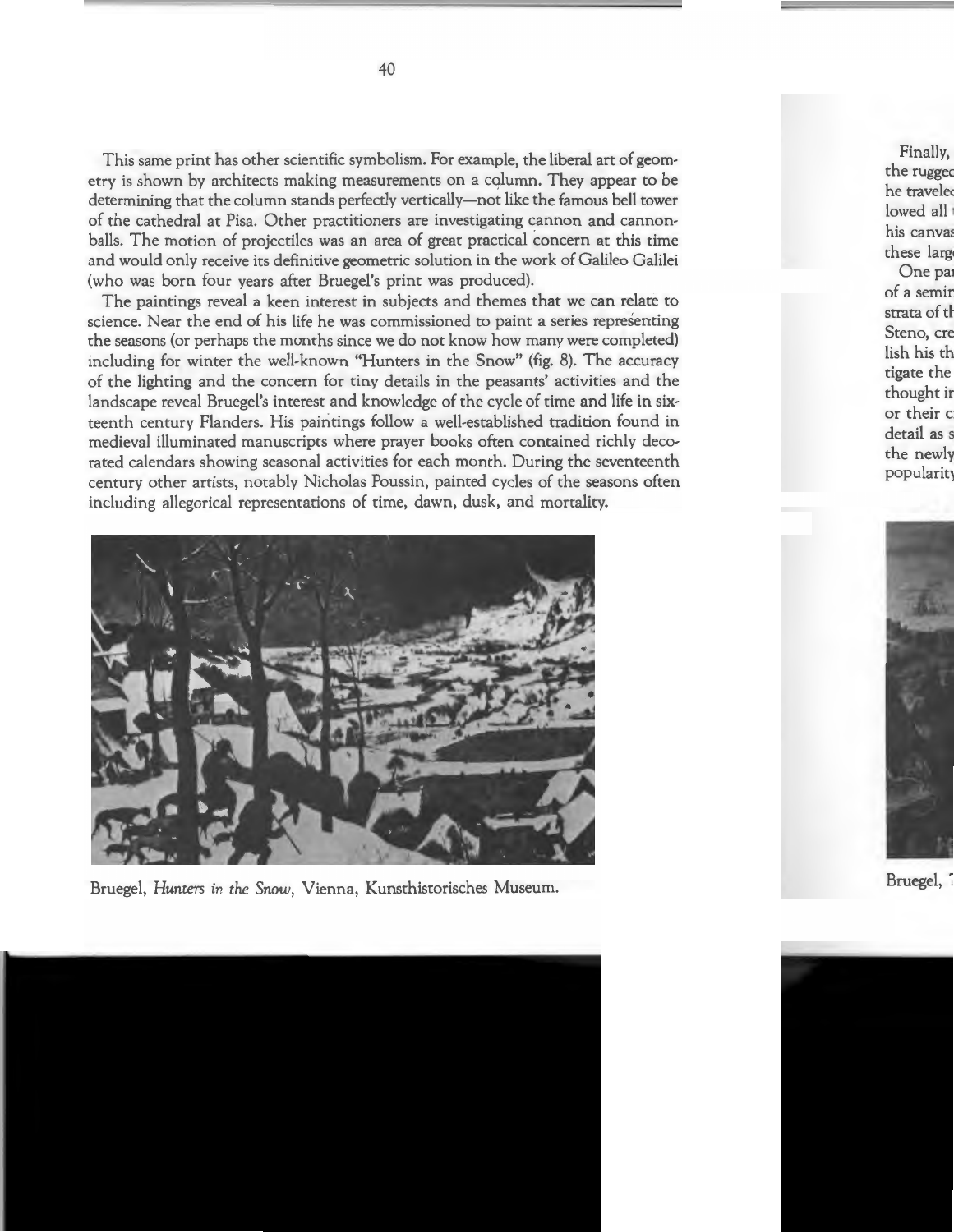Finally, Bruegel's large landscape paintings are fascinating for their illustration of the rugged countryside not of his native Belgium, but rather the Alps, through which he traveled on a visit to Rome. An early biographer described Bruegel as having "swallowed all the mountains and rocks and spat them out again, after his return, on to his canvases and panels" (Gibson, 36). Numerous sketches were used as models for these larger oil paintings.

One particularly fascinating example, "The Suicide of Saul" (fig. 9), caught the eye of a seminar student, David Speas, who noticed how Bruegel carefully indicated the strata of the mountainous formations throughout the picture. The geographer Nicholas Steno, credited with the introduction of the principles of stratigraphy, did not publish his thoughts until a century after Bruegel's painting appeared. We plan to investigate the use of strata in Bruegel's work from two directions: the status of geologic thought in the early sixteenth century and Bruegel's scientific sources (often the patrons or their circle who commissioned the work). We hope to find that his painstaking detail as shown in the "Saul" and related paintings is more than coincidental with the newly awakening interest in scientific detail that accompanied the widespread popularity of printing.



Bruegel, *The Suicide of Saul,* Vienna, Kunsthistorisches Museum.